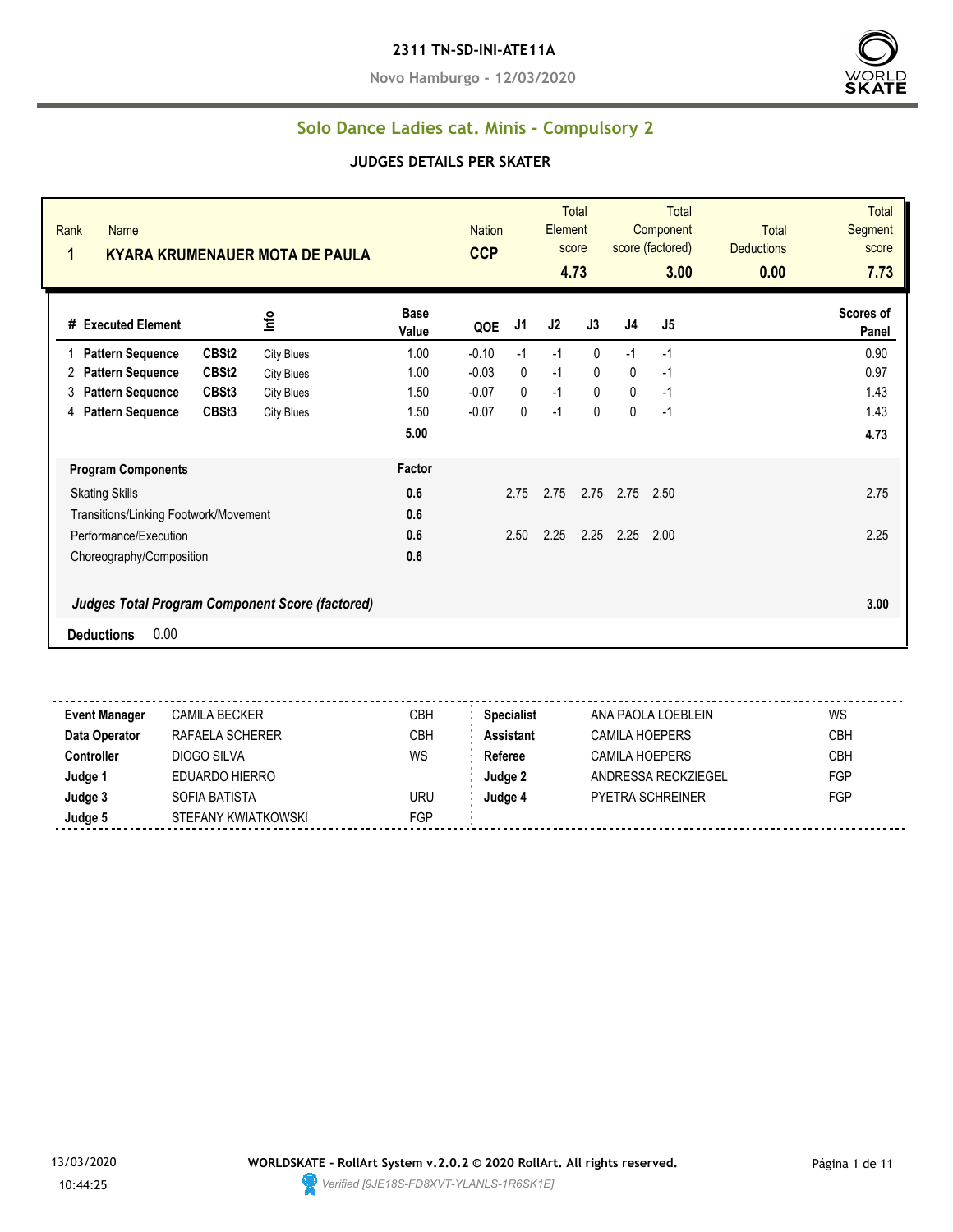| Rank<br>Name<br>$\overline{2}$<br><b>ANA CAROLINA PILLA</b> |                   |                      | <b>Nation</b><br><b>PAP</b> |              | Element | <b>Total</b><br>score<br>1.57 |                | <b>Total</b><br>Component<br>score (factored)<br>3.45 | <b>Total</b><br><b>Deductions</b><br>0.00 | <b>Total</b><br><b>Segment</b><br>score<br>5.02 |
|-------------------------------------------------------------|-------------------|----------------------|-----------------------------|--------------|---------|-------------------------------|----------------|-------------------------------------------------------|-------------------------------------------|-------------------------------------------------|
| # Executed Element                                          | lnfo              | <b>Base</b><br>Value | QOE                         | J1           | J2      | J3                            | J <sub>4</sub> | J <sub>5</sub>                                        |                                           | Scores of<br>Panel                              |
| <b>CBStB</b><br><b>Pattern Sequence</b>                     | <b>City Blues</b> | 0.40                 | 0.00                        | $\mathbf{0}$ | 0       | $+1$                          | $\mathbf{0}$   | $\mathbf{0}$                                          |                                           | 0.40                                            |
| <b>CBStB</b><br><b>Pattern Sequence</b><br>2                | <b>City Blues</b> | 0.40                 | 0.00                        | 0            | 0       | $+1$                          | $\mathbf{0}$   | 0                                                     |                                           | 0.40                                            |
| <b>CBStB</b><br><b>Pattern Sequence</b><br>3                | <b>City Blues</b> | 0.40                 | $-0.03$                     | $\mathbf{0}$ | $-1$    | $+1$                          | $-1$           | 0                                                     |                                           | 0.37                                            |
| <b>CBStB</b><br><b>Pattern Sequence</b><br>4                | <b>City Blues</b> | 0.40                 | 0.00                        | $\mathbf{0}$ | $-1$    | $+1$                          | 0              | 0                                                     |                                           | 0.40                                            |
|                                                             |                   | 1.60                 |                             |              |         |                               |                |                                                       |                                           | 1.57                                            |
| <b>Program Components</b>                                   |                   | Factor               |                             |              |         |                               |                |                                                       |                                           |                                                 |
| <b>Skating Skills</b>                                       |                   | 0.6                  |                             | 3.50         | 2.75    | 3.25                          | 2.75           | 3.00                                                  |                                           | 3.00                                            |
| Transitions/Linking Footwork/Movement                       |                   | 0.6                  |                             |              |         |                               |                |                                                       |                                           |                                                 |
| Performance/Execution                                       |                   | 0.6                  |                             | 3.25         | 2.75    | 2.75                          | 2.50           | 2.75                                                  |                                           | 2.75                                            |
| Choreography/Composition                                    |                   | 0.6                  |                             |              |         |                               |                |                                                       |                                           |                                                 |
| <b>Judges Total Program Component Score (factored)</b>      |                   |                      |                             |              |         |                               |                |                                                       |                                           | 3.45                                            |
| 0.00<br><b>Deductions</b>                                   |                   |                      |                             |              |         |                               |                |                                                       |                                           |                                                 |

| CAMILA BECKER       | <b>CBH</b> | <b>Specialist</b> | ANA PAOLA LOEBLEIN      | WS         |
|---------------------|------------|-------------------|-------------------------|------------|
| RAFAELA SCHERER     | СВН        | <b>Assistant</b>  | <b>CAMILA HOEPERS</b>   | <b>CBH</b> |
| DIOGO SILVA         | WS         | Referee           | <b>CAMILA HOEPERS</b>   | <b>CBH</b> |
| EDUARDO HIERRO      |            | Judge 2           | ANDRESSA RECKZIEGEL     | FGP        |
| SOFIA BATISTA       | URU        | Judae 4           | <b>PYETRA SCHREINER</b> | FGP        |
| STEFANY KWIATKOWSKI | FGP        |                   |                         |            |
|                     |            |                   |                         |            |

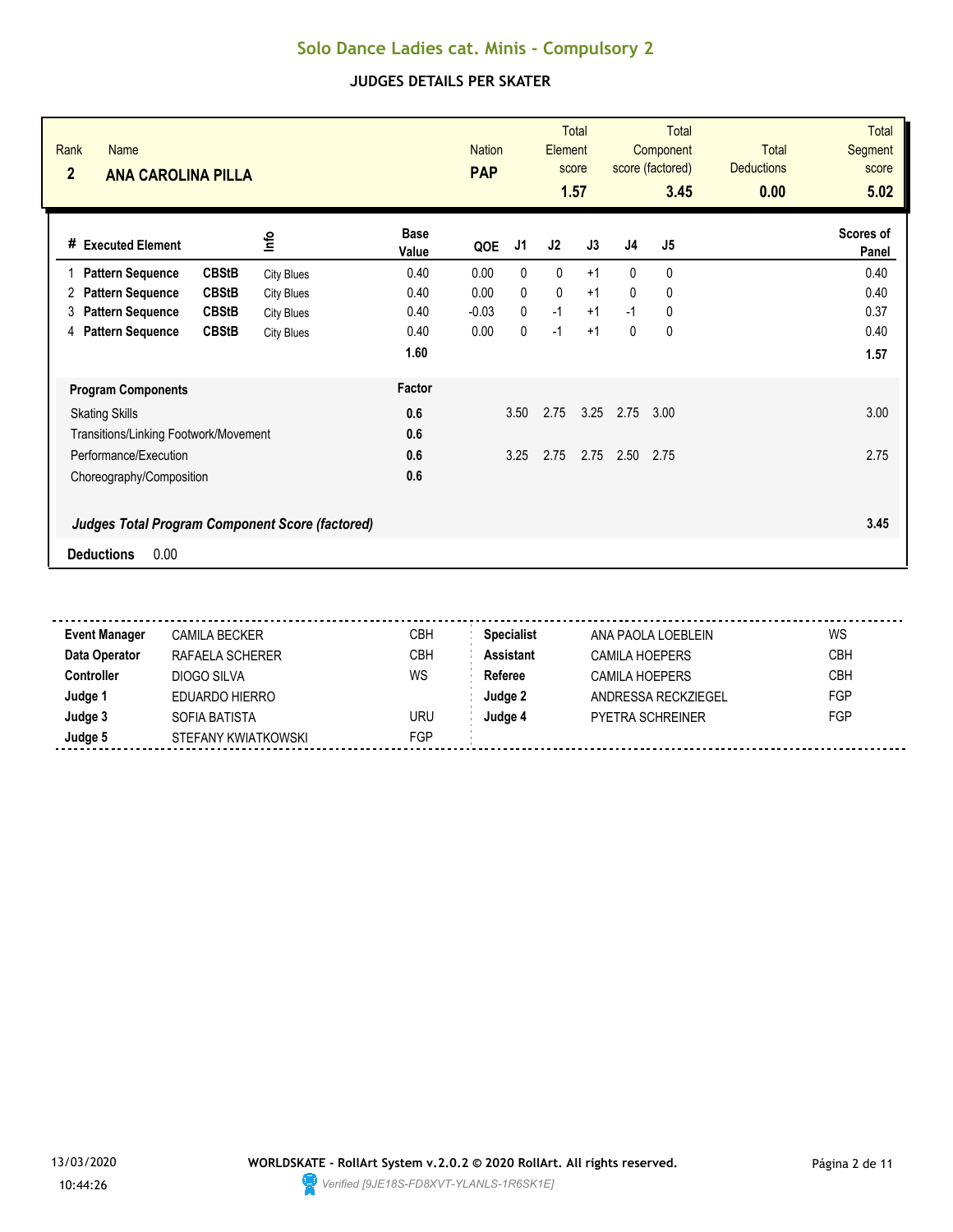| Rank<br><b>Name</b><br>3<br><b>ISABELA PEDO E BECKER</b> |                   | <b>Nation</b><br><b>CCP</b> |         | Total<br>Element<br>score<br>2.00 |              | <b>Total</b><br>Component<br>score (factored)<br>3.00 |                | <b>Total</b><br><b>Deductions</b><br>0.00 | <b>Total</b><br><b>Segment</b><br>score<br>5.00 |                    |
|----------------------------------------------------------|-------------------|-----------------------------|---------|-----------------------------------|--------------|-------------------------------------------------------|----------------|-------------------------------------------|-------------------------------------------------|--------------------|
| <b>Executed Element</b><br>#                             | lnfo              | <b>Base</b><br>Value        | QOE     | J1                                | J2           | J3                                                    | J <sub>4</sub> | J <sub>5</sub>                            |                                                 | Scores of<br>Panel |
| CBSt1<br><b>Pattern Sequence</b><br>1                    | <b>City Blues</b> | 0.70                        | $-0.10$ | $-1$                              | $-1$         | $-1$                                                  | $-1$           | 0                                         |                                                 | 0.60               |
| <b>CBStB</b><br><b>Pattern Sequence</b><br>2             | <b>City Blues</b> | 0.40                        | 0.00    | $-1$                              | $\mathbf{0}$ | $\mathbf{0}$                                          | $\mathbf{0}$   | $\mathbf{0}$                              |                                                 | 0.40               |
| <b>Pattern Sequence</b><br>CBSt1<br>3                    | <b>City Blues</b> | 0.70                        | $-0.07$ | $-1$                              | $-1$         | $\Omega$                                              | $\mathbf{0}$   | $-1$                                      |                                                 | 0.63               |
| <b>Pattern Sequence</b><br><b>CBStB</b><br>4             | <b>City Blues</b> | 0.40                        | $-0.03$ | $-1$                              | 0            | $-1$                                                  | $\mathbf{0}$   | 0                                         |                                                 | 0.37               |
|                                                          |                   | 2.20                        |         |                                   |              |                                                       |                |                                           |                                                 | 2.00               |
| <b>Program Components</b>                                |                   | Factor                      |         |                                   |              |                                                       |                |                                           |                                                 |                    |
| <b>Skating Skills</b>                                    |                   | 0.6                         |         | 2.25                              | 2.50         | 2.75                                                  | 2.75           | 2.25                                      |                                                 | 2.50               |
| Transitions/Linking Footwork/Movement                    |                   | 0.6                         |         |                                   |              |                                                       |                |                                           |                                                 |                    |
| Performance/Execution                                    |                   | 0.6                         |         | 2.50                              | 2.75         | 2.50                                                  | 2.50           | 2.00                                      |                                                 | 2.50               |
| Choreography/Composition                                 |                   | 0.6                         |         |                                   |              |                                                       |                |                                           |                                                 |                    |
| <b>Judges Total Program Component Score (factored)</b>   |                   |                             |         |                                   |              |                                                       |                |                                           |                                                 | 3.00               |
| 0.00<br><b>Deductions</b>                                |                   |                             |         |                                   |              |                                                       |                |                                           |                                                 |                    |

| CAMILA BECKER       | <b>CBH</b> | <b>Specialist</b> | ANA PAOLA LOEBLEIN      | WS         |
|---------------------|------------|-------------------|-------------------------|------------|
| RAFAELA SCHERER     | СВН        | <b>Assistant</b>  | <b>CAMILA HOEPERS</b>   | <b>CBH</b> |
| DIOGO SILVA         | WS         | Referee           | <b>CAMILA HOEPERS</b>   | <b>CBH</b> |
| EDUARDO HIERRO      |            | Judge 2           | ANDRESSA RECKZIEGEL     | FGP        |
| SOFIA BATISTA       | URU        | Judae 4           | <b>PYETRA SCHREINER</b> | FGP        |
| STEFANY KWIATKOWSKI | FGP        |                   |                         |            |
|                     |            |                   |                         |            |

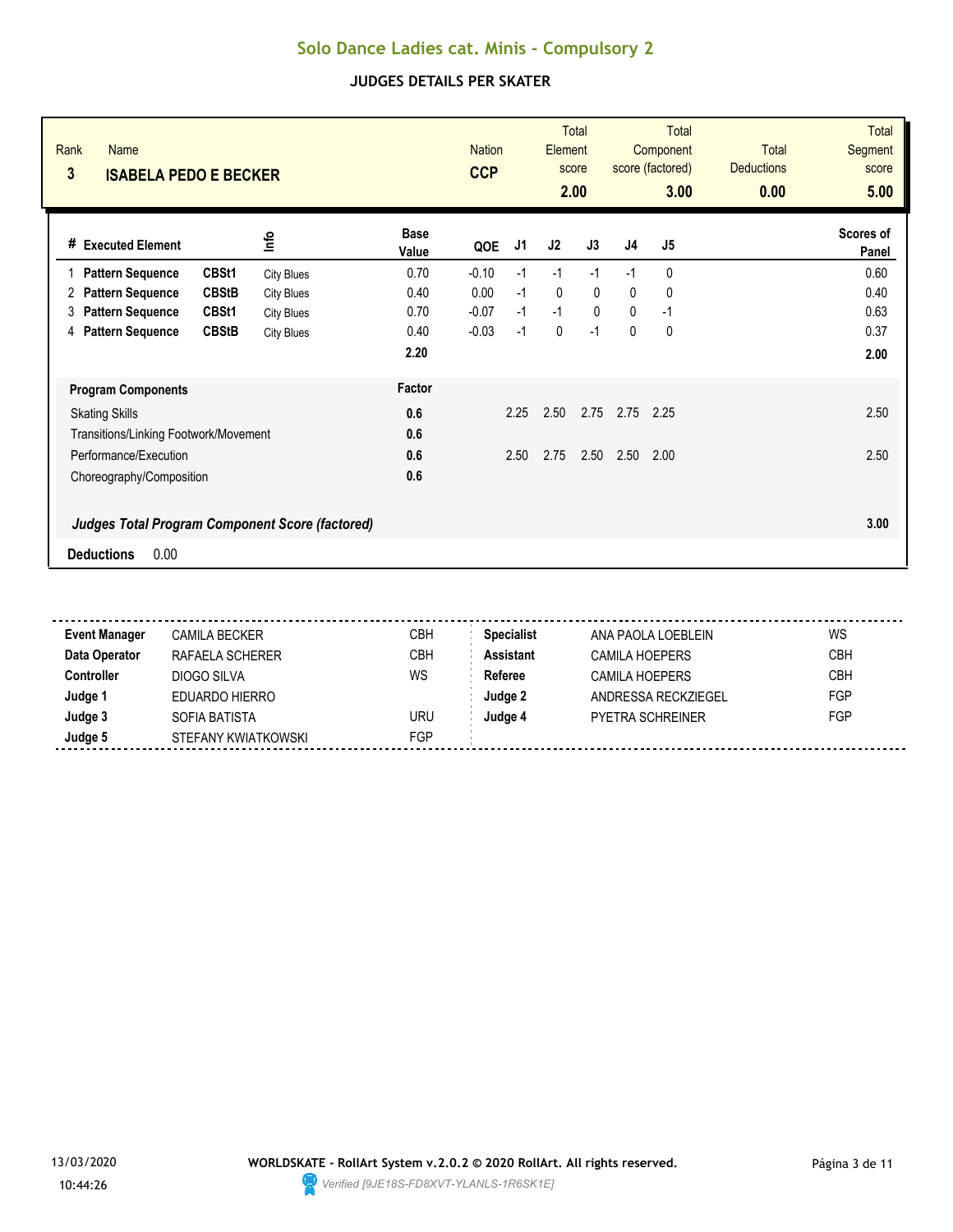| Rank<br><b>Name</b><br>4<br><b>MANUELA EZEQUIEL OURIQUES</b> |                   |                      | <b>Nation</b><br><b>PAP</b> |              | Element | <b>Total</b><br>score<br>1.54 |                | <b>Total</b><br>Component<br>score (factored)<br>3.20 | Total<br><b>Deductions</b><br>0.00 | <b>Total</b><br>Segment<br>score<br>4.74 |
|--------------------------------------------------------------|-------------------|----------------------|-----------------------------|--------------|---------|-------------------------------|----------------|-------------------------------------------------------|------------------------------------|------------------------------------------|
| # Executed Element                                           | <u>o</u>          | <b>Base</b><br>Value | QOE                         | J1           | J2      | J3                            | J <sub>4</sub> | J <sub>5</sub>                                        |                                    | Scores of<br>Panel                       |
| <b>CBStB</b><br><b>Pattern Sequence</b>                      | <b>City Blues</b> | 0.40                 | $-0.03$                     | $\mathbf{0}$ | 0       | $+1$                          | $-1$           | $-1$                                                  |                                    | 0.37                                     |
| <b>CBStB</b><br><b>Pattern Sequence</b><br>2                 | <b>City Blues</b> | 0.40                 | $-0.03$                     | 0            | 0       | $+1$                          | $-1$           | $-1$                                                  |                                    | 0.37                                     |
| <b>CBStB</b><br><b>Pattern Sequence</b><br>3                 | <b>City Blues</b> | 0.40                 | 0.00                        | $+1$         | 0       | $+1$                          | $-1$           | $-1$                                                  |                                    | 0.40                                     |
| <b>CBStB</b><br><b>Pattern Sequence</b><br>4                 | <b>City Blues</b> | 0.40                 | 0.00                        | $+1$         | 0       | $+1$                          | $-1$           | $-1$                                                  |                                    | 0.40                                     |
|                                                              |                   | 1.60                 |                             |              |         |                               |                |                                                       |                                    | 1.54                                     |
| <b>Program Components</b>                                    |                   | Factor               |                             |              |         |                               |                |                                                       |                                    |                                          |
| <b>Skating Skills</b>                                        |                   | 0.6                  |                             | 3.50         | 3.00    | 2.50                          | 2.25           | 2.75                                                  |                                    | 2.75                                     |
| Transitions/Linking Footwork/Movement                        |                   | 0.6                  |                             |              |         |                               |                |                                                       |                                    |                                          |
| Performance/Execution                                        |                   | 0.6                  |                             | 3.75         | 2.75    | 2.50                          | 2.00           | 2.50                                                  |                                    | 2.58                                     |
| Choreography/Composition                                     |                   | 0.6                  |                             |              |         |                               |                |                                                       |                                    |                                          |
| <b>Judges Total Program Component Score (factored)</b>       |                   |                      |                             |              |         |                               |                |                                                       |                                    | 3.20                                     |
| 0.00<br><b>Deductions</b>                                    |                   |                      |                             |              |         |                               |                |                                                       |                                    |                                          |

| <b>Event Manager</b> | <b>CAMILA BECKER</b> | CBH | <b>Specialist</b> | ANA PAOLA LOEBLEIN      | WS         |
|----------------------|----------------------|-----|-------------------|-------------------------|------------|
| Data Operator        | RAFAELA SCHERER      | CBH | <b>Assistant</b>  | <b>CAMILA HOEPERS</b>   | <b>CBH</b> |
| Controller           | DIOGO SILVA          | WS  | Referee           | <b>CAMILA HOEPERS</b>   | <b>CBH</b> |
| Judge '              | EDUARDO HIERRO       |     | Judge 2           | ANDRESSA RECKZIEGEL     | <b>FGP</b> |
| Judge 3              | SOFIA BATISTA        | URU | Judae 4           | <b>PYETRA SCHREINER</b> | <b>FGP</b> |
| Judge 5              | STEFANY KWIATKOWSKI  | FGP |                   |                         |            |

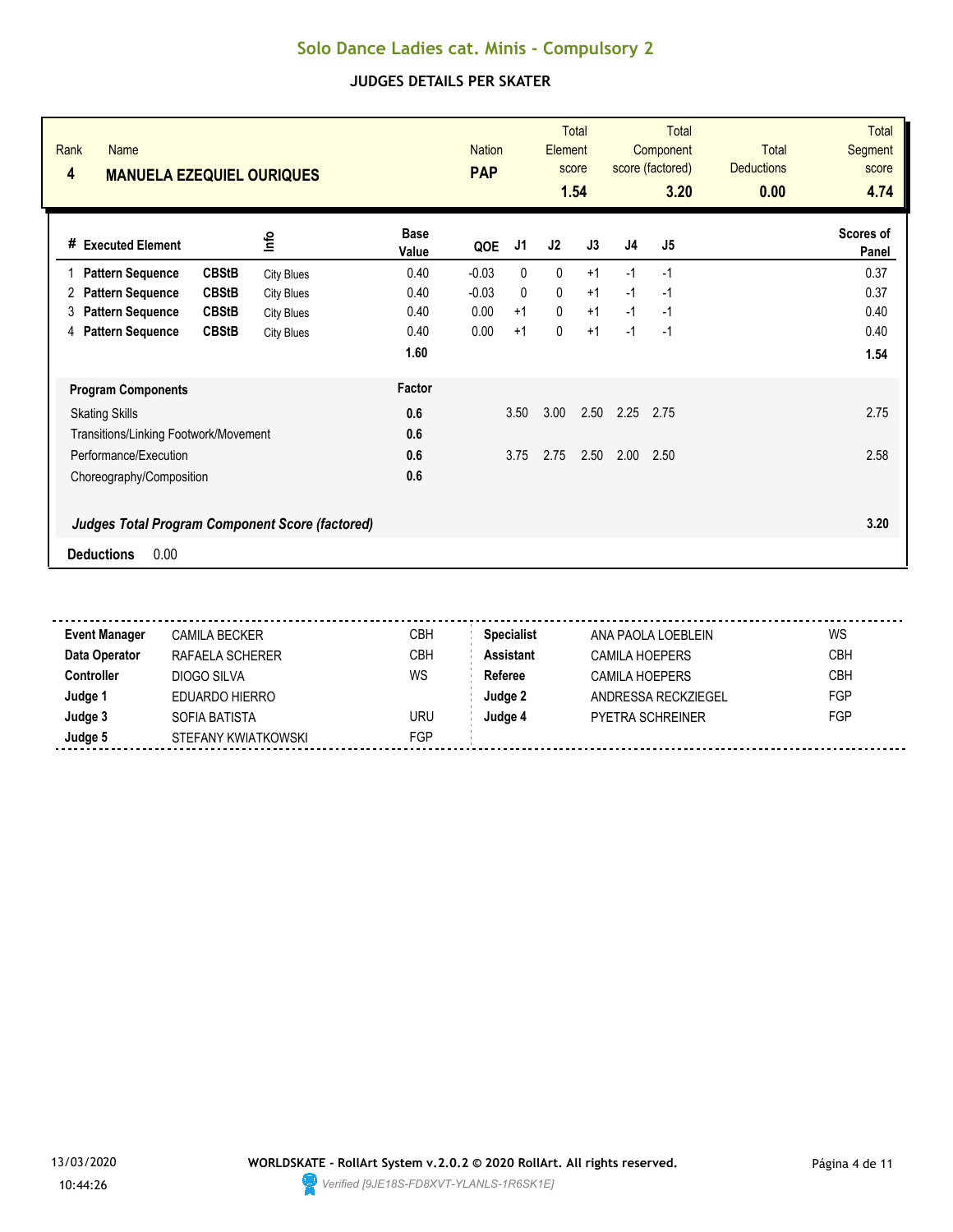| Rank<br><b>Name</b><br>$5\overline{)}$<br><b>GABRIELLY DA SILVA NUNES</b> |                   | <b>Nation</b><br><b>EPA</b> |         | <b>Total</b><br>Element<br>score<br>1.74 |      | <b>Total</b><br>Component<br>score (factored)<br>2.75 |                | <b>Total</b><br><b>Deductions</b><br>0.00 | <b>Total</b><br>Segment<br>score<br>4.49 |                    |
|---------------------------------------------------------------------------|-------------------|-----------------------------|---------|------------------------------------------|------|-------------------------------------------------------|----------------|-------------------------------------------|------------------------------------------|--------------------|
| <b>Executed Element</b><br>#                                              | lnfo              | <b>Base</b><br>Value        | QOE     | J1                                       | J2   | J3                                                    | J <sub>4</sub> | J <sub>5</sub>                            |                                          | Scores of<br>Panel |
| <b>CBStB</b><br><b>Pattern Sequence</b><br>1                              | <b>City Blues</b> | 0.40                        | $-0.10$ | $-1$                                     | $-1$ | $-1$                                                  | $-1$           | $-1$                                      |                                          | 0.30               |
| <b>CBStB</b><br><b>Pattern Sequence</b><br>2                              | <b>City Blues</b> | 0.40                        | $-0.03$ | 0                                        | $-1$ | $-1$                                                  | $\mathbf{0}$   | $\mathbf{0}$                              |                                          | 0.37               |
| <b>Pattern Sequence</b><br><b>CBStB</b><br>3                              | <b>City Blues</b> | 0.40                        | 0.00    | $\Omega$                                 | $-1$ | $\mathbf{0}$                                          | $\mathbf{0}$   | 0                                         |                                          | 0.40               |
| <b>Pattern Sequence</b><br>CBSt1<br>4                                     | <b>City Blues</b> | 0.70                        | $-0.03$ | 0                                        | $-1$ | $\mathbf{0}$                                          | $-1$           | 0                                         |                                          | 0.67               |
|                                                                           |                   | 1.90                        |         |                                          |      |                                                       |                |                                           |                                          | 1.74               |
| <b>Program Components</b>                                                 |                   | Factor                      |         |                                          |      |                                                       |                |                                           |                                          |                    |
| <b>Skating Skills</b>                                                     |                   | 0.6                         |         | 2.75                                     | 2.25 | 2.25                                                  | 2.25           | 2.75                                      |                                          | 2.42               |
| Transitions/Linking Footwork/Movement                                     |                   | 0.6                         |         |                                          |      |                                                       |                |                                           |                                          |                    |
| Performance/Execution                                                     |                   | 0.6                         |         | 2.75                                     | 2.00 | 1.50                                                  | 2.25           | 2.25                                      |                                          | 2.17               |
| Choreography/Composition                                                  |                   | 0.6                         |         |                                          |      |                                                       |                |                                           |                                          |                    |
| <b>Judges Total Program Component Score (factored)</b>                    |                   |                             |         |                                          |      |                                                       |                |                                           |                                          | 2.75               |
| 0.00<br><b>Deductions</b>                                                 |                   |                             |         |                                          |      |                                                       |                |                                           |                                          |                    |

| <b>Event Manager</b> | CAMILA BECKER       | <b>CBH</b> | <b>Specialist</b> | ANA PAOLA LOEBLEIN    | WS         |
|----------------------|---------------------|------------|-------------------|-----------------------|------------|
| Data Operator        | RAFAELA SCHERER     | <b>CBH</b> | <b>Assistant</b>  | <b>CAMILA HOEPERS</b> | <b>CBH</b> |
| Controller           | DIOGO SILVA         | WS         | Referee           | <b>CAMILA HOEPERS</b> | <b>CBH</b> |
| Judge 1              | EDUARDO HIERRO      |            | Judge 2           | ANDRESSA RECKZIEGEL   | FGP        |
| Judge 3              | SOFIA BATISTA       | URU        | Judge 4           | PYFTRA SCHRFINFR      | FGP        |
| Judge 5              | STEFANY KWIATKOWSKI | FGP        |                   |                       |            |
|                      |                     |            |                   |                       |            |

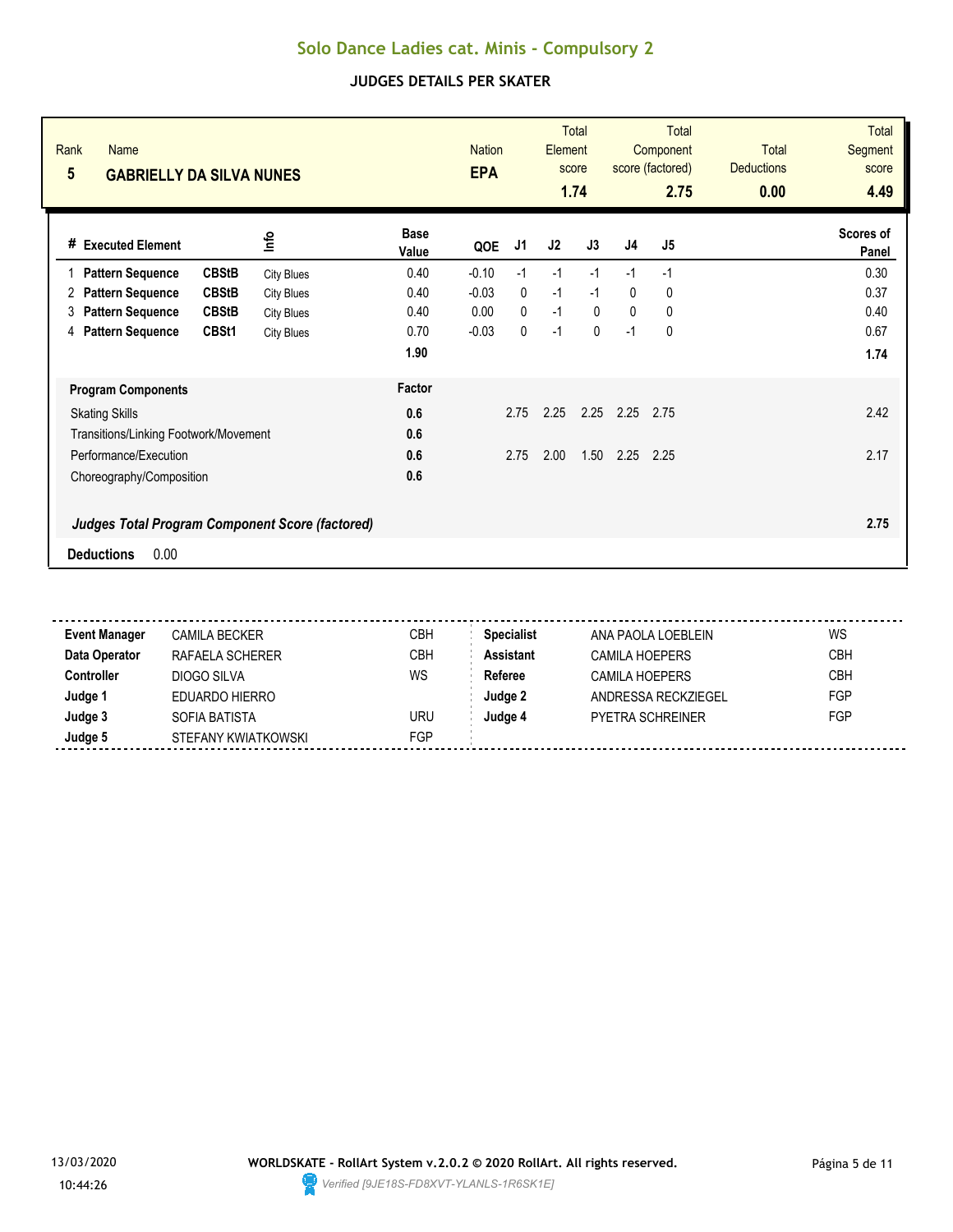| Rank<br><b>Name</b><br>$6\phantom{1}$<br><b>BRUNO VOLKMER SILVA</b> |                   |                      | <b>Nation</b><br><b>CCP</b> |      | Element | <b>Total</b><br>score<br>1.50 |                | <b>Total</b><br>Component<br>score (factored)<br>2.75 | <b>Total</b><br><b>Deductions</b><br>$-0.50$ | <b>Total</b><br>Segment<br>score<br>3.75 |
|---------------------------------------------------------------------|-------------------|----------------------|-----------------------------|------|---------|-------------------------------|----------------|-------------------------------------------------------|----------------------------------------------|------------------------------------------|
| <b>Executed Element</b><br>#                                        | <u>nfo</u>        | <b>Base</b><br>Value | QOE                         | J1   | J2      | J3                            | J <sub>4</sub> | J5                                                    |                                              | Scores of<br>Panel                       |
| <b>CBStB</b><br><b>Pattern Sequence</b><br>1                        | <b>City Blues</b> | 0.40                 | $-0.10$                     | $-1$ | $-1$    | $-1$                          | $-2$           | $-1$                                                  |                                              | 0.30                                     |
| <b>CBStB</b><br><b>Pattern Sequence</b><br>2                        | <b>City Blues</b> | 0.40                 | $-0.10$                     | $-1$ | $-1$    | $-1$                          | $-1$           | $-1$                                                  |                                              | 0.30                                     |
| <b>Pattern Sequence</b><br><b>CBStB</b><br>3                        | <b>City Blues</b> | 0.40                 | $-0.10$                     | $-1$ | $-1$    | $-1$                          | $-1$           | $-1$                                                  |                                              | 0.30                                     |
| <b>Pattern Sequence</b><br>CBSt1<br>4                               | <b>City Blues</b> | 0.70                 | $-0.10$                     | $-1$ | $-1$    | $-1$                          | $-1$           | $-1$                                                  |                                              | 0.60                                     |
|                                                                     |                   | 1.90                 |                             |      |         |                               |                |                                                       |                                              | 1.50                                     |
| <b>Program Components</b>                                           |                   | <b>Factor</b>        |                             |      |         |                               |                |                                                       |                                              |                                          |
| <b>Skating Skills</b>                                               |                   | 0.6                  |                             | 2.25 | 2.75    | 2.50                          | 2.75           | 2.50                                                  |                                              | 2.58                                     |
| Transitions/Linking Footwork/Movement                               |                   | 0.6                  |                             |      |         |                               |                |                                                       |                                              |                                          |
| Performance/Execution                                               |                   | 0.6                  |                             | 2.00 | 2.00    | 1.75                          | 2.50           | 2.00                                                  |                                              | 2.00                                     |
| Choreography/Composition                                            |                   | 0.6                  |                             |      |         |                               |                |                                                       |                                              |                                          |
| <b>Judges Total Program Component Score (factored)</b>              |                   |                      |                             |      |         |                               |                |                                                       |                                              | 2.75                                     |
| $-0.50$<br><b>Deductions</b><br>Time Violation:0,5                  |                   |                      |                             |      |         |                               |                |                                                       |                                              |                                          |

| <b>Event Manager</b> | <b>CAMILA BECKER</b> | СВН        | <b>Specialist</b> | ANA PAOLA LOEBLEIN    | WS         |
|----------------------|----------------------|------------|-------------------|-----------------------|------------|
| Data Operator        | RAFAELA SCHERER      | СВН        | <b>Assistant</b>  | <b>CAMILA HOEPERS</b> | <b>CBH</b> |
| <b>Controller</b>    | DIOGO SILVA          | WS         | Referee           | <b>CAMILA HOEPERS</b> | <b>CBH</b> |
| Judge 1              | EDUARDO HIERRO       |            | Judge 2           | ANDRESSA RECKZIEGEL   | FGP        |
| Judge 3              | SOFIA BATISTA        | uru        | Judge 4           | PYETRA SCHREINER      | FGP        |
| Judge 5              | STEFANY KWIATKOWSKI  | <b>FGP</b> |                   |                       |            |

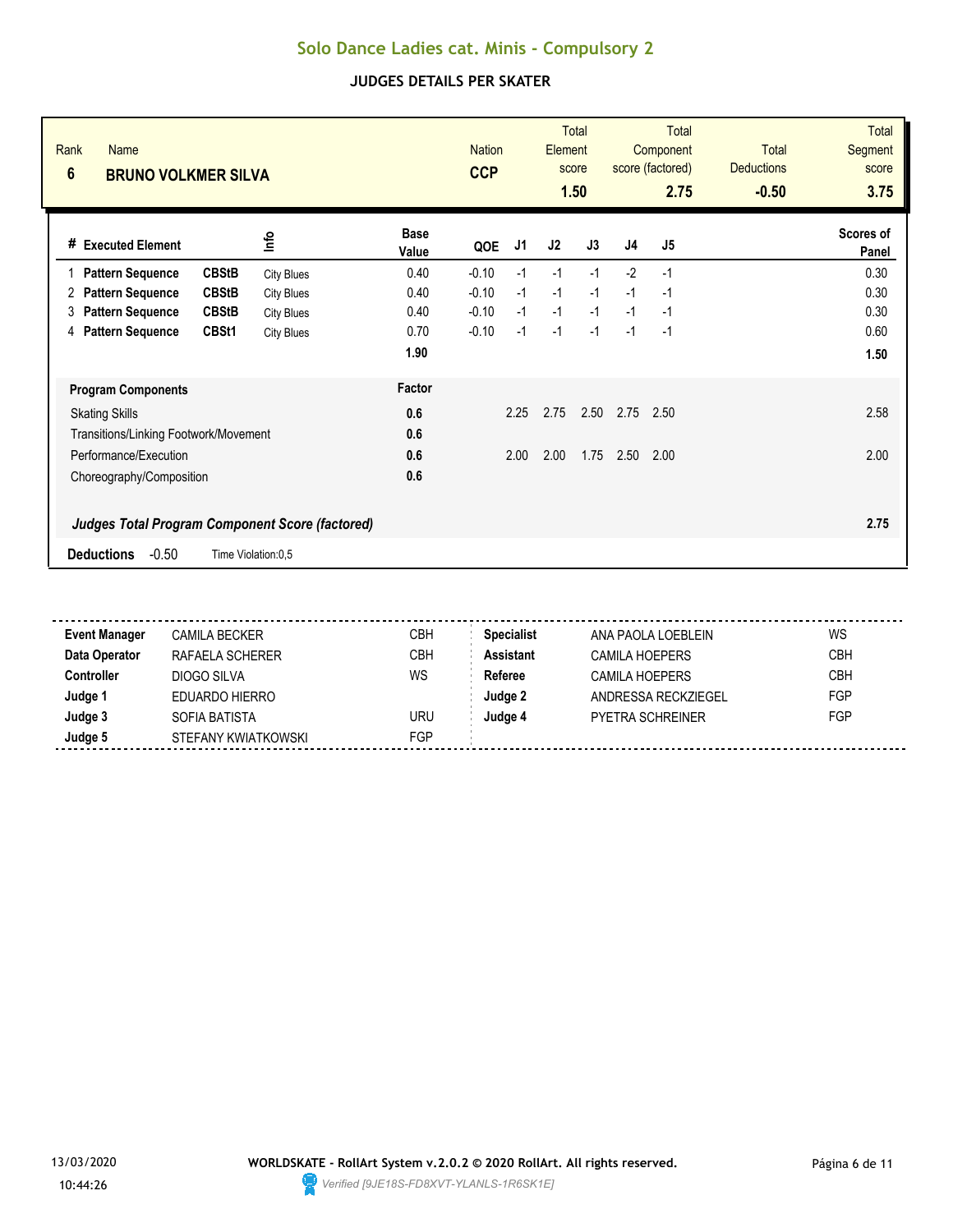| Rank<br><b>Name</b><br>$\overline{7}$<br><b>JOANA CARVALHO NUNES</b> |                   |                      | <b>Nation</b><br><b>CWP</b> |      | <b>Total</b><br>Element<br>score<br>1.13 |      | <b>Total</b><br>Component<br>score (factored)<br>2.40 |                | <b>Total</b><br><b>Deductions</b><br>0.00 | <b>Total</b><br>Segment<br>score<br>3.53 |
|----------------------------------------------------------------------|-------------------|----------------------|-----------------------------|------|------------------------------------------|------|-------------------------------------------------------|----------------|-------------------------------------------|------------------------------------------|
| # Executed Element                                                   | <u>lnfo</u>       | <b>Base</b><br>Value | QOE                         | J1   | J2                                       | J3   | J <sub>4</sub>                                        | J <sub>5</sub> |                                           | Scores of<br>Panel                       |
| <b>CBStB</b><br><b>Pattern Sequence</b>                              | <b>City Blues</b> | 0.40                 | $-0.10$                     | $-1$ | $-1$                                     | $-1$ | $-2$                                                  | 0              |                                           | 0.30                                     |
| <b>CBStB</b><br><b>Pattern Sequence</b><br>2                         | <b>City Blues</b> | 0.40                 | $-0.17$                     | $-2$ | $-1$                                     | $-2$ | $-2$                                                  | $\mathbf{0}$   |                                           | 0.23                                     |
| <b>CBStB</b><br><b>Pattern Sequence</b><br>3                         | <b>City Blues</b> | 0.40                 | $-0.10$                     | $-1$ | $-1$                                     | $-1$ | $-2$                                                  | 0              |                                           | 0.30                                     |
| <b>Pattern Sequence</b><br><b>CBStB</b><br>4                         | <b>City Blues</b> | 0.40                 | $-0.10$                     | $-2$ | $-1$                                     | $-1$ | $-1$                                                  | 0              |                                           | 0.30                                     |
|                                                                      |                   | 1.60                 |                             |      |                                          |      |                                                       |                |                                           | 1.13                                     |
| <b>Program Components</b>                                            |                   | Factor               |                             |      |                                          |      |                                                       |                |                                           |                                          |
| <b>Skating Skills</b>                                                |                   | 0.6                  |                             | 2.00 | 2.00                                     | 2.00 | 1.50                                                  | 2.25           |                                           | 2.00                                     |
| Transitions/Linking Footwork/Movement                                |                   | 0.6                  |                             |      |                                          |      |                                                       |                |                                           |                                          |
| Performance/Execution                                                |                   | 0.6                  |                             | 1.75 | 2.25                                     | 2.25 | 1.25                                                  | 2.00           |                                           | 2.00                                     |
| Choreography/Composition                                             |                   | 0.6                  |                             |      |                                          |      |                                                       |                |                                           |                                          |
| <b>Judges Total Program Component Score (factored)</b>               |                   |                      |                             |      |                                          |      |                                                       |                |                                           | 2.40                                     |
| 0.00<br><b>Deductions</b>                                            |                   |                      |                             |      |                                          |      |                                                       |                |                                           |                                          |

| CAMILA BECKER       | <b>CBH</b> | <b>Specialist</b> | ANA PAOLA LOEBLEIN      | WS         |
|---------------------|------------|-------------------|-------------------------|------------|
| RAFAELA SCHERER     | СВН        | <b>Assistant</b>  | <b>CAMILA HOEPERS</b>   | <b>CBH</b> |
| DIOGO SILVA         | WS         | Referee           | <b>CAMILA HOEPERS</b>   | <b>CBH</b> |
| EDUARDO HIERRO      |            | Judge 2           | ANDRESSA RECKZIEGEL     | FGP        |
| SOFIA BATISTA       | URU        | Judae 4           | <b>PYETRA SCHREINER</b> | FGP        |
| STEFANY KWIATKOWSKI | FGP        |                   |                         |            |
|                     |            |                   |                         |            |

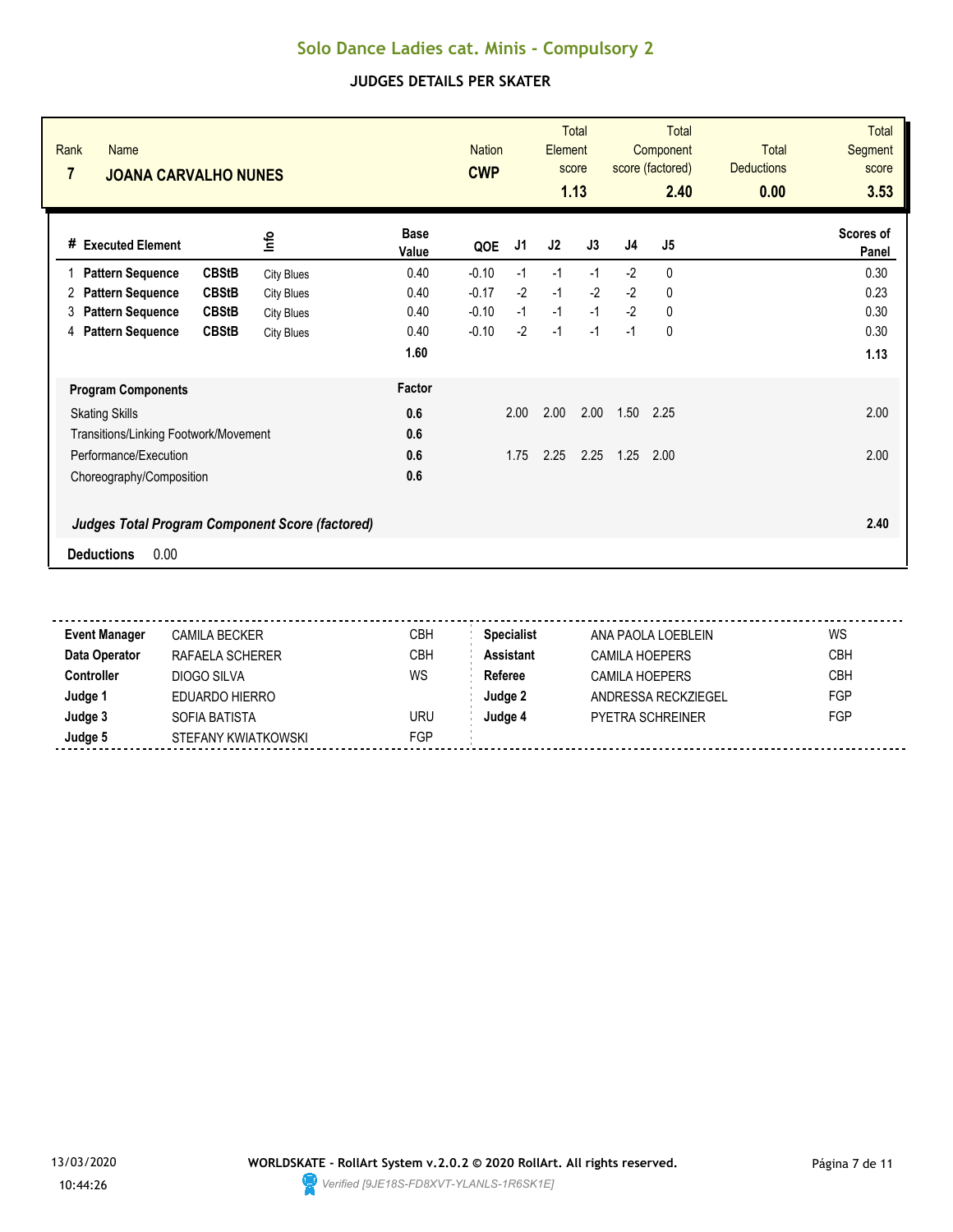| Rank<br><b>Name</b><br>8<br><b>VALENTINA PICOLOTTO</b> |                   |                      | <b>Nation</b><br><b>SGN</b> |      | Element | <b>Total</b><br>score<br>1.04 |                | <b>Total</b><br>Component<br>score (factored)<br>2.45 | <b>Total</b><br><b>Deductions</b><br>0.00 | <b>Total</b><br>Segment<br>score<br>3.49 |
|--------------------------------------------------------|-------------------|----------------------|-----------------------------|------|---------|-------------------------------|----------------|-------------------------------------------------------|-------------------------------------------|------------------------------------------|
| <b>Executed Element</b><br>#                           | lnfo              | <b>Base</b><br>Value | QOE                         | J1   | J2      | J3                            | J <sub>4</sub> | J <sub>5</sub>                                        |                                           | Scores of<br>Panel                       |
| <b>CBStB</b><br><b>Pattern Sequence</b><br>1           | <b>City Blues</b> | 0.40                 | $-0.17$                     | $-1$ | $-1$    | $-3$                          | $-2$           | $-2$                                                  |                                           | 0.23                                     |
| <b>CBStB</b><br><b>Pattern Sequence</b><br>2           | <b>City Blues</b> | 0.40                 | $-0.13$                     | $-1$ | 0       | $-2$                          | $-1$           | $-2$                                                  |                                           | 0.27                                     |
| <b>Pattern Sequence</b><br><b>CBStB</b><br>3           | <b>City Blues</b> | 0.40                 | $-0.13$                     | $-1$ | $-1$    | $-2$                          | $-1$           | $-2$                                                  |                                           | 0.27                                     |
| <b>Pattern Sequence</b><br><b>CBStB</b><br>4           | <b>City Blues</b> | 0.40                 | $-0.13$                     | $-1$ | $-1$    | $-2$                          | $-1$           | $-2$                                                  |                                           | 0.27                                     |
|                                                        |                   | 1.60                 |                             |      |         |                               |                |                                                       |                                           | 1.04                                     |
| <b>Program Components</b>                              |                   | Factor               |                             |      |         |                               |                |                                                       |                                           |                                          |
| <b>Skating Skills</b>                                  |                   | 0.6                  |                             | 2.25 | 2.50    | 1.50                          | 1.75           | 1.75                                                  |                                           | 1.92                                     |
| Transitions/Linking Footwork/Movement                  |                   | 0.6                  |                             |      |         |                               |                |                                                       |                                           |                                          |
| Performance/Execution                                  |                   | 0.6                  |                             | 2.50 | 2.50    | 2.00                          | 1.50           | 2.00                                                  |                                           | 2.17                                     |
| Choreography/Composition                               |                   | 0.6                  |                             |      |         |                               |                |                                                       |                                           |                                          |
| <b>Judges Total Program Component Score (factored)</b> |                   |                      |                             |      |         |                               |                |                                                       |                                           | 2.45                                     |
| 0.00<br><b>Deductions</b>                              |                   |                      |                             |      |         |                               |                |                                                       |                                           |                                          |

| CAMILA BECKER       | <b>CBH</b> | <b>Specialist</b> | ANA PAOLA LOEBLEIN      | WS         |
|---------------------|------------|-------------------|-------------------------|------------|
| RAFAELA SCHERER     | СВН        | <b>Assistant</b>  | <b>CAMILA HOEPERS</b>   | <b>CBH</b> |
| DIOGO SILVA         | WS         | Referee           | <b>CAMILA HOEPERS</b>   | <b>CBH</b> |
| EDUARDO HIERRO      |            | Judge 2           | ANDRESSA RECKZIEGEL     | FGP        |
| SOFIA BATISTA       | URU        | Judae 4           | <b>PYETRA SCHREINER</b> | FGP        |
| STEFANY KWIATKOWSKI | FGP        |                   |                         |            |
|                     |            |                   |                         |            |

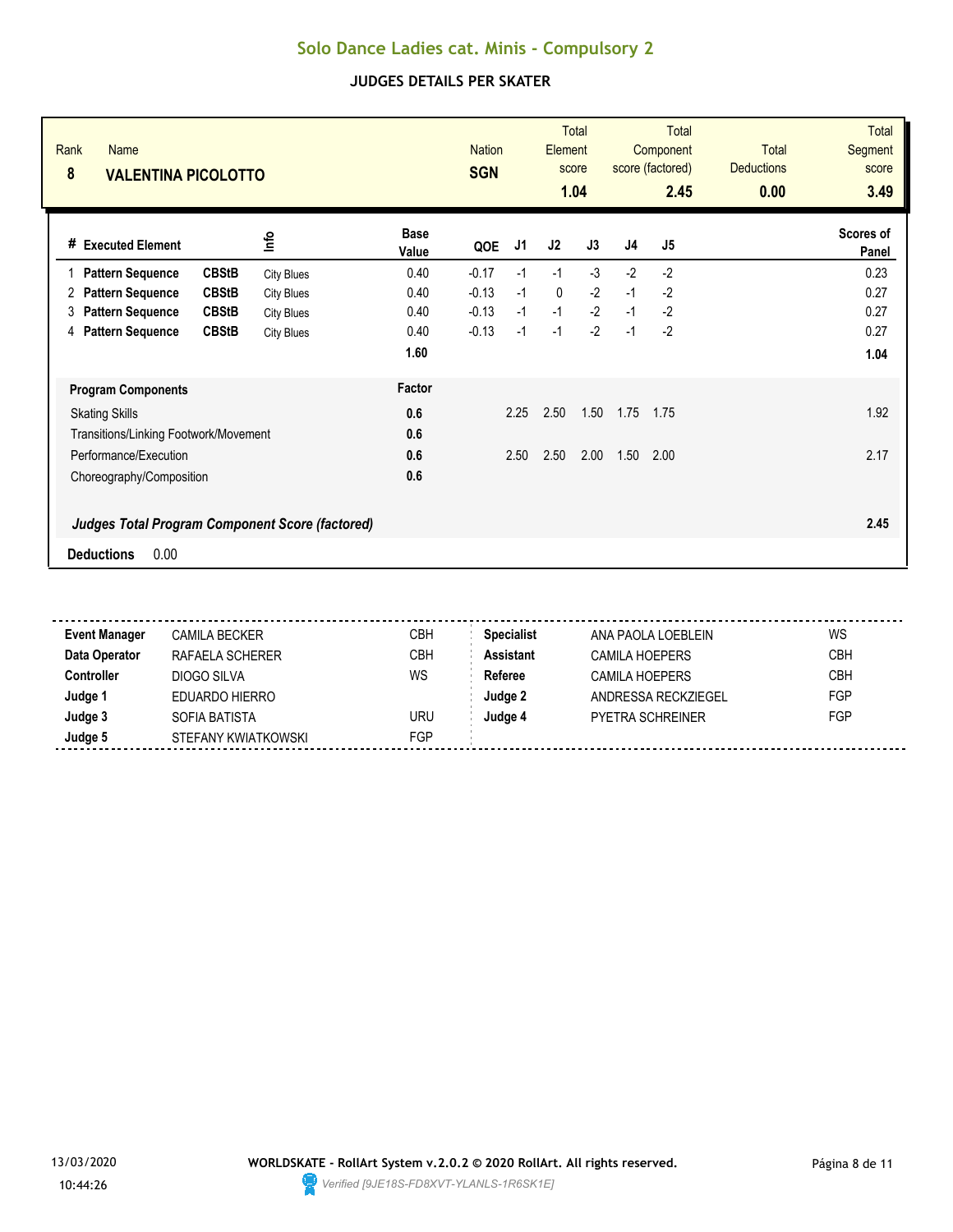| Rank<br><b>Name</b><br>9<br><b>LETIZIA MARIANO MATTIELLO</b> |                   |                      | <b>Nation</b><br><b>CPS</b> |              | Element      | <b>Total</b><br>score<br>1.13 |                | <b>Total</b><br>Component<br>score (factored)<br>2.25 | <b>Total</b><br><b>Deductions</b><br>0.00 | <b>Total</b><br><b>Segment</b><br>score<br>3.38 |
|--------------------------------------------------------------|-------------------|----------------------|-----------------------------|--------------|--------------|-------------------------------|----------------|-------------------------------------------------------|-------------------------------------------|-------------------------------------------------|
| # Executed Element                                           | <u>nfo</u>        | <b>Base</b><br>Value | QOE                         | J1           | J2           | J3                            | J <sub>4</sub> | J5                                                    |                                           | Scores of<br>Panel                              |
| <b>CBStB</b><br><b>Pattern Sequence</b><br>1                 | <b>City Blues</b> | 0.40                 | $-0.13$                     | $-1$         | $-1$         | $-1$                          | $-2$           | $-2$                                                  |                                           | 0.27                                            |
| <b>CBStB</b><br><b>Pattern Sequence</b><br>2                 | <b>City Blues</b> | 0.40                 | $-0.07$                     | $-1$         | $\mathbf{0}$ | $-1$                          | 0              | $-1$                                                  |                                           | 0.33                                            |
| <b>Pattern Sequence</b><br><b>CBStB</b><br>3                 | <b>City Blues</b> | 0.40                 | $-0.17$                     | $\mathbf{0}$ | $-1$         | $-2$                          | $-2$           | $-3$                                                  |                                           | 0.23                                            |
| <b>Pattern Sequence</b><br><b>CBStB</b><br>4                 | <b>City Blues</b> | 0.40                 | $-0.10$                     | $-1$         | $-1$         | $-1$                          | $-1$           | $-1$                                                  |                                           | 0.30                                            |
|                                                              |                   | 1.60                 |                             |              |              |                               |                |                                                       |                                           | 1.13                                            |
| <b>Program Components</b>                                    |                   | <b>Factor</b>        |                             |              |              |                               |                |                                                       |                                           |                                                 |
| <b>Skating Skills</b>                                        |                   | 0.6                  |                             | 2.00         | 2.00         | 2.00                          | 2.00           | 1.50                                                  |                                           | 2.00                                            |
| Transitions/Linking Footwork/Movement                        |                   | 0.6                  |                             |              |              |                               |                |                                                       |                                           |                                                 |
| Performance/Execution                                        |                   | 0.6                  |                             | 1.75         | 2.00         | 1.50                          | 2.00           | 1.50                                                  |                                           | 1.75                                            |
| Choreography/Composition                                     |                   | 0.6                  |                             |              |              |                               |                |                                                       |                                           |                                                 |
| <b>Judges Total Program Component Score (factored)</b>       |                   |                      |                             |              |              |                               |                |                                                       |                                           | 2.25                                            |
| 0.00<br><b>Deductions</b>                                    |                   |                      |                             |              |              |                               |                |                                                       |                                           |                                                 |

| CAMILA BECKER       | <b>CBH</b> | <b>Specialist</b> | ANA PAOLA LOEBLEIN      | WS         |
|---------------------|------------|-------------------|-------------------------|------------|
| RAFAELA SCHERER     | СВН        | <b>Assistant</b>  | <b>CAMILA HOEPERS</b>   | <b>CBH</b> |
| DIOGO SILVA         | WS         | Referee           | <b>CAMILA HOEPERS</b>   | <b>CBH</b> |
| EDUARDO HIERRO      |            | Judge 2           | ANDRESSA RECKZIEGEL     | FGP        |
| SOFIA BATISTA       | URU        | Judae 4           | <b>PYETRA SCHREINER</b> | FGP        |
| STEFANY KWIATKOWSKI | FGP        |                   |                         |            |
|                     |            |                   |                         |            |

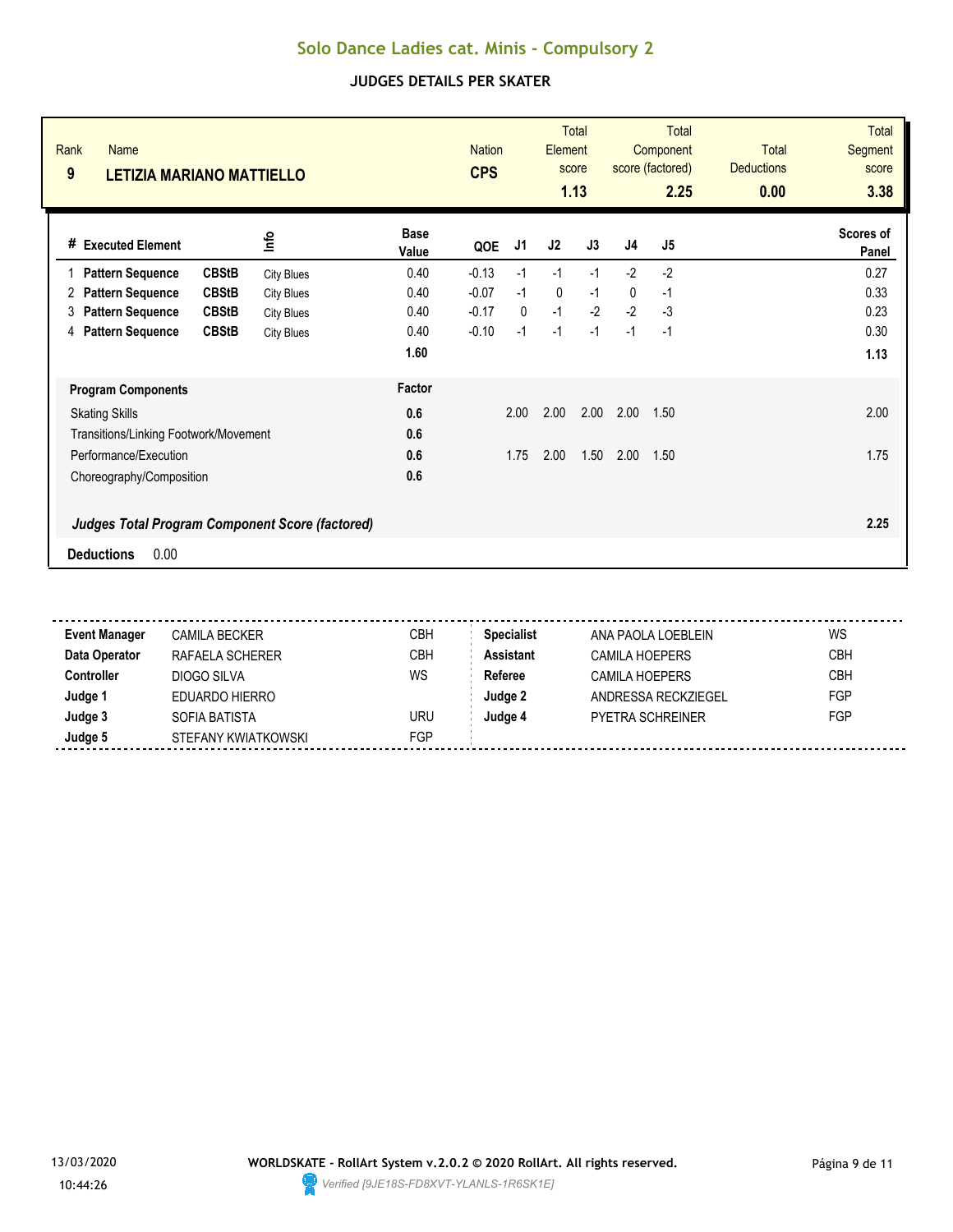| Rank<br>Name<br>10<br><b>NINA LOCH</b>                 |                        |                      | <b>Nation</b><br><b>AAB</b> |      | Element     | <b>Total</b><br>score<br>0.90 |                | Total<br>Component<br>score (factored)<br>2.35 | <b>Total</b><br><b>Deductions</b><br>0.00 | <b>Total</b><br><b>Segment</b><br>score<br>3.25 |
|--------------------------------------------------------|------------------------|----------------------|-----------------------------|------|-------------|-------------------------------|----------------|------------------------------------------------|-------------------------------------------|-------------------------------------------------|
| # Executed Element                                     | ۴ů                     | <b>Base</b><br>Value | QOE                         | J1   | J2          | J3                            | J <sub>4</sub> | J <sub>5</sub>                                 |                                           | Scores of<br>Panel                              |
| <b>CBStB</b><br><b>Pattern Sequence</b>                | <b>City Blues</b>      | 0.40                 | $-0.10$                     | $-1$ | $-1$        | $-1$                          | $-2$           | $-1$                                           |                                           | 0.30                                            |
| <b>CBStB</b><br><b>Pattern Sequence</b><br>2           | <b>City Blues</b>      | 0.40                 | $-0.10$                     | $-1$ | $\mathbf 0$ | $-1$                          | $-1$           | $-1$                                           |                                           | 0.30                                            |
| <b>CBStB</b><br><b>Pattern Sequence</b><br>3           | <b>City Blues</b>      | 0.40                 | $-0.10$                     | $-1$ | $-1$        | $-1$                          | $-1$           | $-2$                                           |                                           | 0.30                                            |
| <b>NLPD</b><br><b>Pattern Sequence</b><br>4            | No Level Pattern Dance | 0.00                 | 0.00                        | $-1$ | $-1$        | $-1$                          | $-1$           | $-1$                                           |                                           | 0.00                                            |
|                                                        |                        | 1.20                 |                             |      |             |                               |                |                                                |                                           | 0.90                                            |
| <b>Program Components</b>                              |                        | Factor               |                             |      |             |                               |                |                                                |                                           |                                                 |
| <b>Skating Skills</b>                                  |                        | 0.6                  |                             | 2.25 | 2.75        | 2.25                          | 1.25           | 2.00                                           |                                           | 2.17                                            |
| Transitions/Linking Footwork/Movement                  |                        | 0.6                  |                             |      |             |                               |                |                                                |                                           |                                                 |
| Performance/Execution                                  |                        | 0.6                  |                             | 2.00 | 2.25        | 1.50                          | 1.25           | 1.75                                           |                                           | 1.75                                            |
| Choreography/Composition                               |                        | 0.6                  |                             |      |             |                               |                |                                                |                                           |                                                 |
| <b>Judges Total Program Component Score (factored)</b> |                        |                      |                             |      |             |                               |                |                                                |                                           | 2.35                                            |
| 0.00<br><b>Deductions</b>                              |                        |                      |                             |      |             |                               |                |                                                |                                           |                                                 |

| <b>Event Manager</b> | CAMILA BECKER       | СВН        | <b>Specialist</b> | ANA PAOLA LOEBLEIN      | WS         |
|----------------------|---------------------|------------|-------------------|-------------------------|------------|
| Data Operator        | RAFAELA SCHERER     | <b>CBH</b> | <b>Assistant</b>  | <b>CAMILA HOEPERS</b>   | <b>CBH</b> |
| Controller           | DIOGO SILVA         | WS         | Referee           | <b>CAMILA HOEPERS</b>   | <b>CBH</b> |
| Judge 1              | EDUARDO HIERRO      |            | Judge 2           | ANDRESSA RECKZIEGEL     | FGP        |
| Judge 3              | SOFIA BATISTA       | URU        | Judge 4           | <b>PYETRA SCHREINER</b> | FGP        |
| Judge 5              | STEFANY KWIATKOWSKI | FGP        |                   |                         |            |
|                      |                     |            |                   |                         |            |